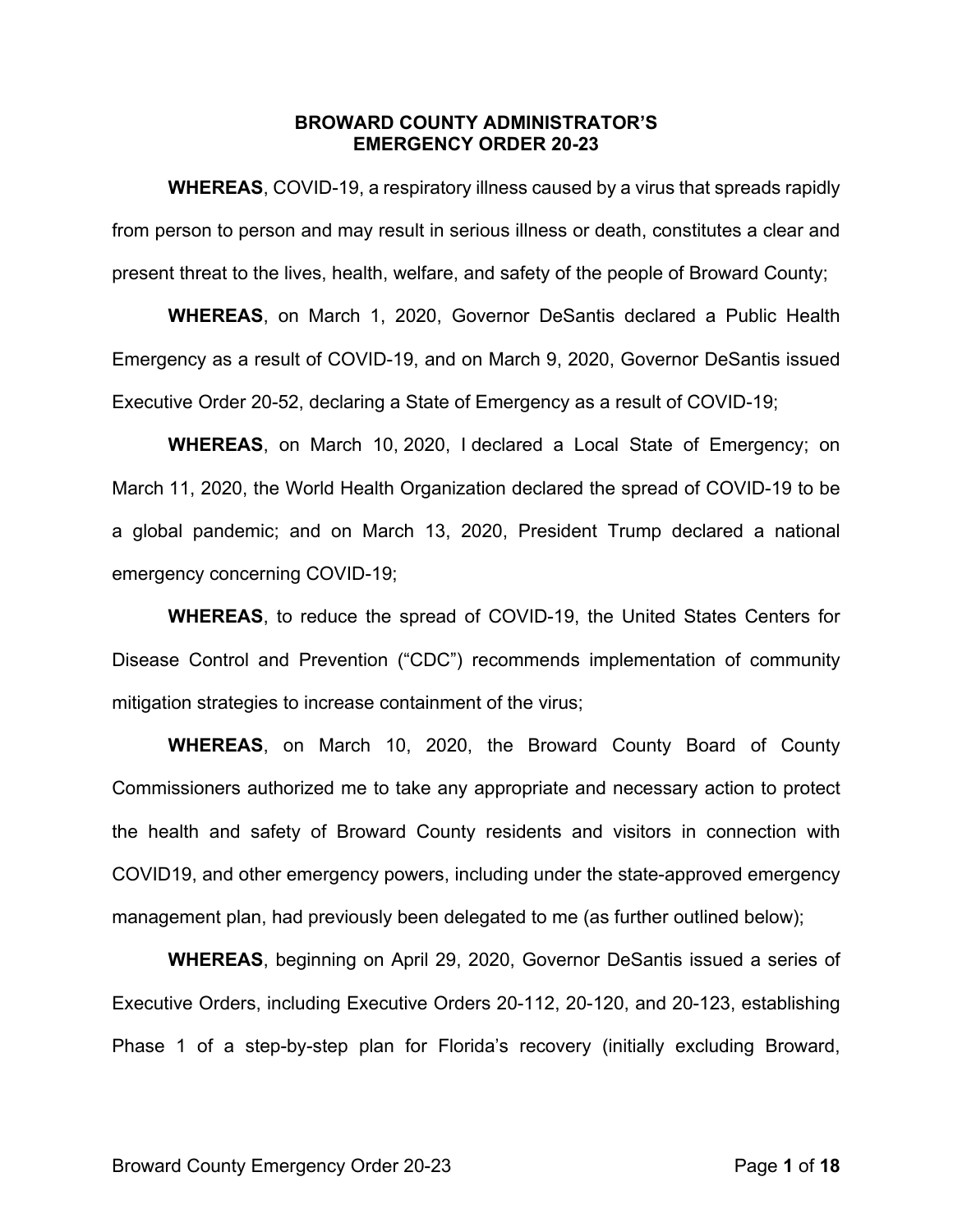Miami-Dade, and Palm Beach Counties) and permitting certain additional activities for individuals;

**WHEREAS**, on May 14, 2020, Governor DeSantis issued Executive Order 20-122 permitting Broward and Miami-Dade Counties to participate in the Phase 1 reopening;

**WHEREAS**, beginning on May 21, 2020, I issued a series of Emergency Orders including Emergency Orders 20-21 and 20-22, permitting certain establishments to operate in Broward County and establishing guidelines and requirements for safe operations for opened businesses, amenities, and services; and

**WHEREAS**, I find it advisable to further clarify some of the applicable guidelines and restrictions,

**NOW, THEREFORE**, I, Bertha Henry, the Broward County Administrator, pursuant to my emergency authority under Sections 8-53 and 8-56 of the Broward County Code of Ordinances, as well as the authority granted to me by the Declaration of Emergency issued by Governor DeSantis in Executive Order 20-52, by Chapter 252, Florida Statutes, by the Board of County Commissioners, and by the Broward County Comprehensive Emergency Management Plan, hereby order as follows:

#### **Section 1. Amendments to Emergency Order 20-22.**

Section 2, Section 3.C, and Section 4.A of Broward County Emergency Order 20-22 are amended as follows (strikethrough text represents deletions and bold and underlined text represents additions):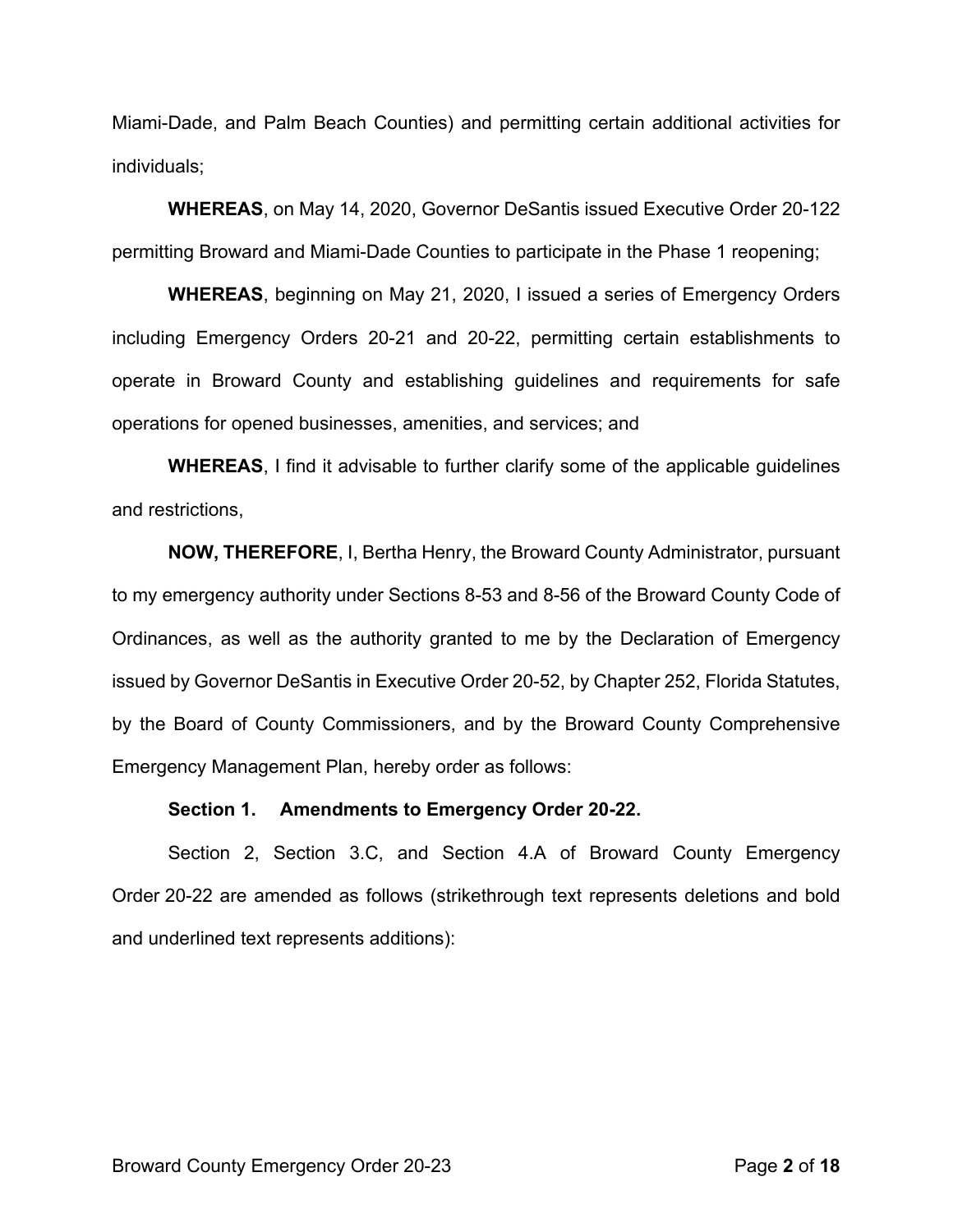### "**Section 2. Curfew**.

Effective commencing July 17, 2020, at 11:00 p.m., a curfew is imposed for all of Broward County, including incorporated and unincorporated areas. The curfew shall be effective from 11:00 p.m. to 5:00 a.m. each day until **Monday,** August 1 **3**, 2020, at 5 a.m. During the period of such curfew, no person shall make use of any street or sidewalk in Broward County for any purpose, except for active-duty police, fire rescue, first responders, news media, delivery or transportation drivers, government employees, persons seeking emergency medical care, and medical, health care, and utility service personnel, persons going from their homes directly to their place of employment or returning directly to their homes from their place of employment, persons returning directly to their homes after commercial travel ending at an airport or seaport **or after one-way vehicular travel of more than 100 miles**, and persons walking their dogs or other pets within two hundred and fifty (250) feet of their residences.

### **Section 3. Gatherings Prohibited**.

\* \* \*

C. Violations. Any person present at any gathering in violation of the limitations of this section shall be individually liable for a violation of this Emergency Order and subject to all applicable civil and criminal penalties. The owner(s), operator**(**s**)**, and landlord**(**s**)** of residential or commercial property are individually liable for any prohibited gathering that occurs on their property, regardless of whether such persons **owner(s), operator(s), or landlord(s)** are in residence or on site at the time of the violation; however, the owner**(s) or landlord(s)** of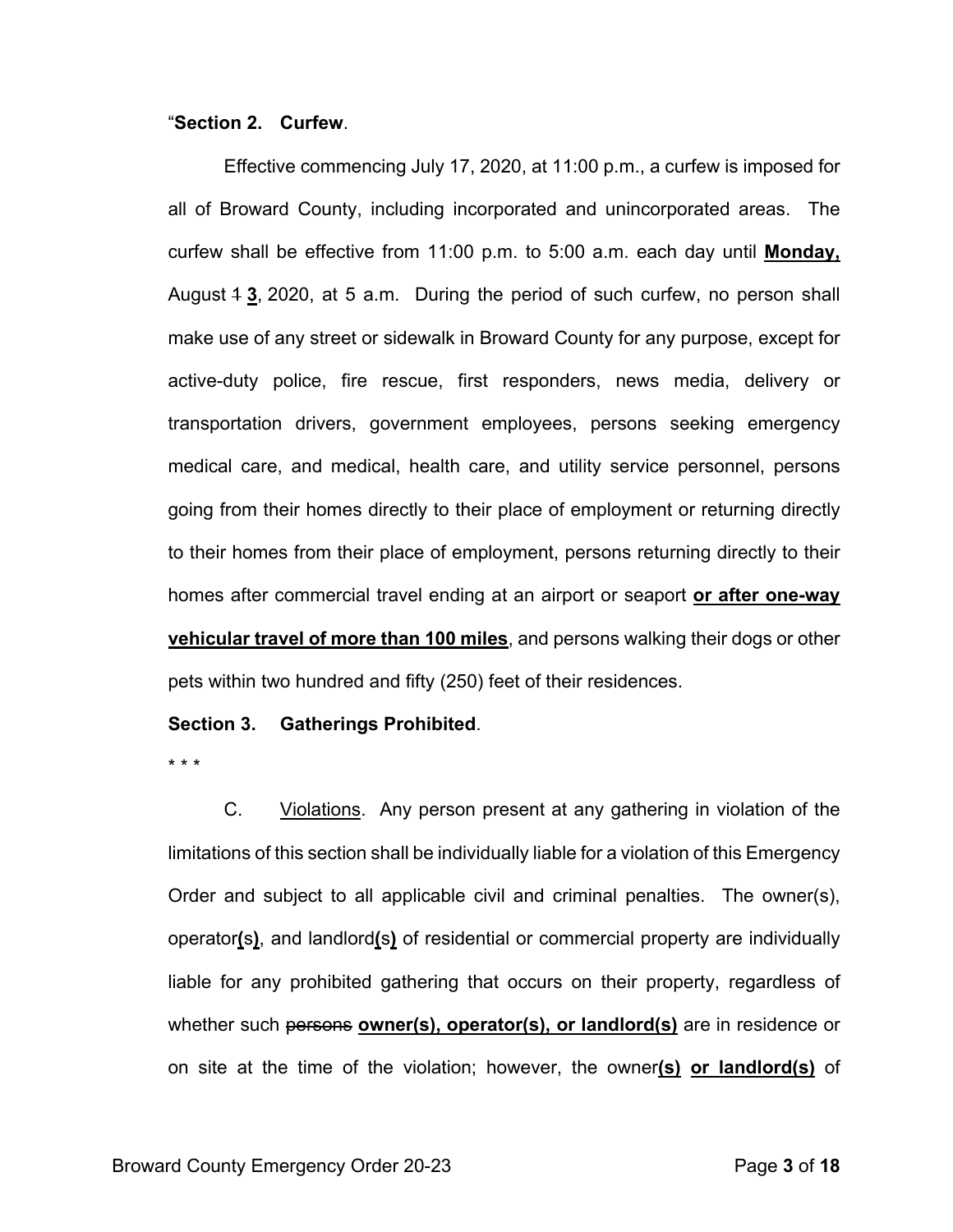residential property that is under a lease with a term of six (6) months or longer shall not be individually liable under this provision.

## **Section 4. Responsibility to Ensure Compliance with Applicable Orders**.

A. Residential Property Residents. All persons who reside on any residential property, whether single family or multi-family, and irrespective of whether they own or rent the property, must ensure that all persons on the residential property, including guests, comply with **the limitations on private gatherings stated in** all applicable guidelines of any Broward County Emergency Order **20-22**, including **but residents shall not be individually liable for violations of** the facial covering requirements **by guests or other persons who are not residents of the property**. **If the residence also functions as an establishment that conducts in-person transactions with the public (such as a home-based business), the establishment must ensure all persons on the residential property comply with all applicable guidelines of Broward County Emergency Order 20-21, as amended, during all such transactions.** Residents who fail to ensure compliance with all applicable Broward County Emergency Orders by such persons shall be subject to the penalties set forth in Section 8 56 of the Broward County Code of Ordinances, with each person present and in violation of an applicable Emergency Order constituting a separate violation."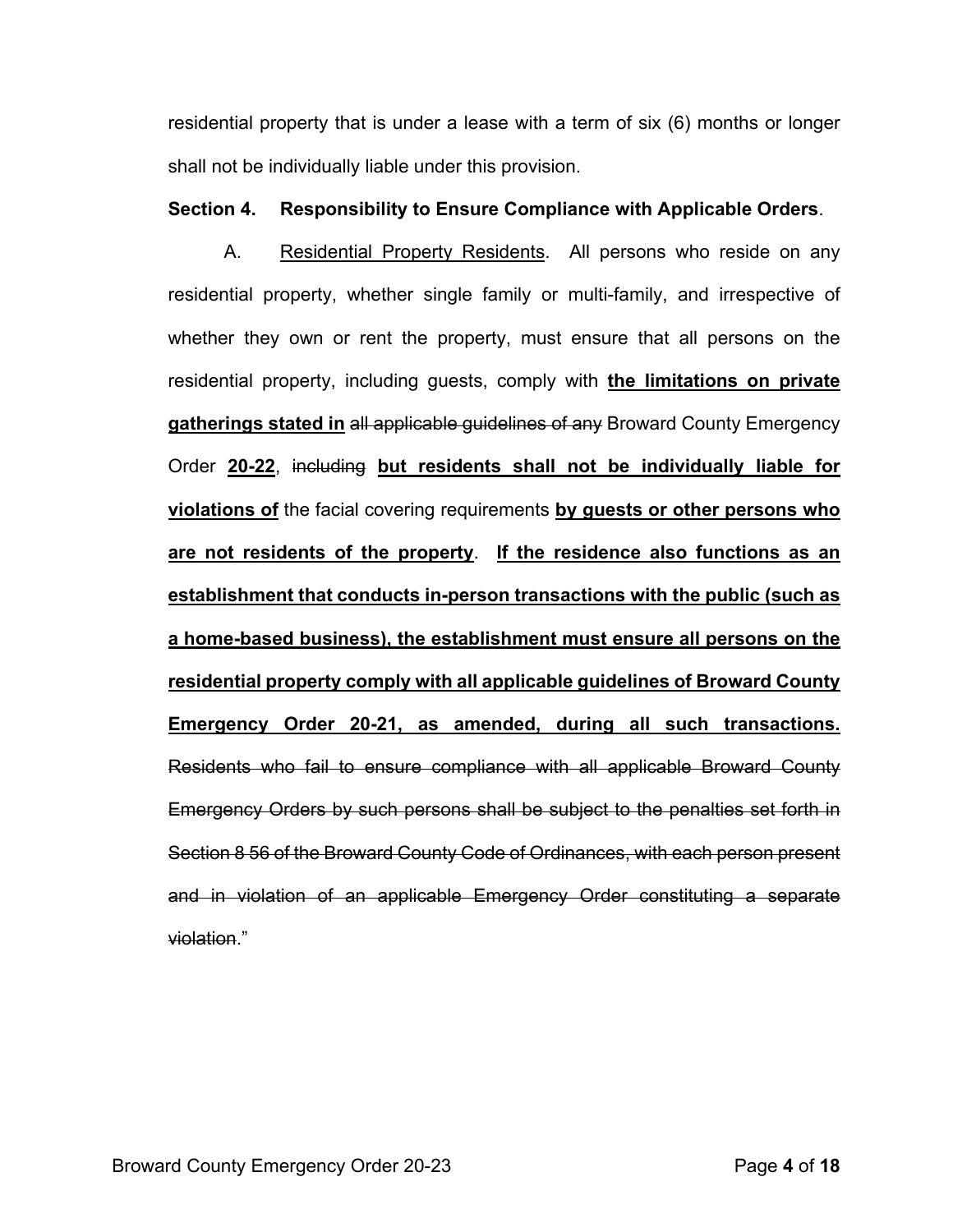### **Section 2. Amendments to Emergency Order 20-21.**

A. Section 1.B, Sections 2.D and 2.E, and Section 3.B of Emergency Order 20-21 are amended as follows (strikethrough text represents deletions and bold and underlined text represents additions):

## "**Section 1. Businesses Permitted to Operate.**

\* \* \*

B. The following guidelines to the extent applicable to the type of establishment or the specific use(s) operating within such establishment:

\* \* \*

18) Short-Term Vacation Rental Reopening Plan **[not currently permitted to operate per Section 2 below, with limited exceptions] (only vacation rentals that are (a) actively managed by on site owners or on-site management companies with staffing or security personnel on-site 24 hours a day, for check-ins on or after July 20, 2020, but before August 20, 2020, and provided the owner/manager provides the physical address of the vacation rental, the contact email address for the owner/manager, and the contact name and telephone number for the 24/7 staffing or security personnel to [reopening@broward.org\)](mailto:reopening@broward.org); or (b) rentals by persons performing military, emergency, governmental, health, or infrastructure response to the COVID-19 pandemic, or persons primarily engaged in non-vacation commercial activities)**: **Attachment 18**;

\* \* \*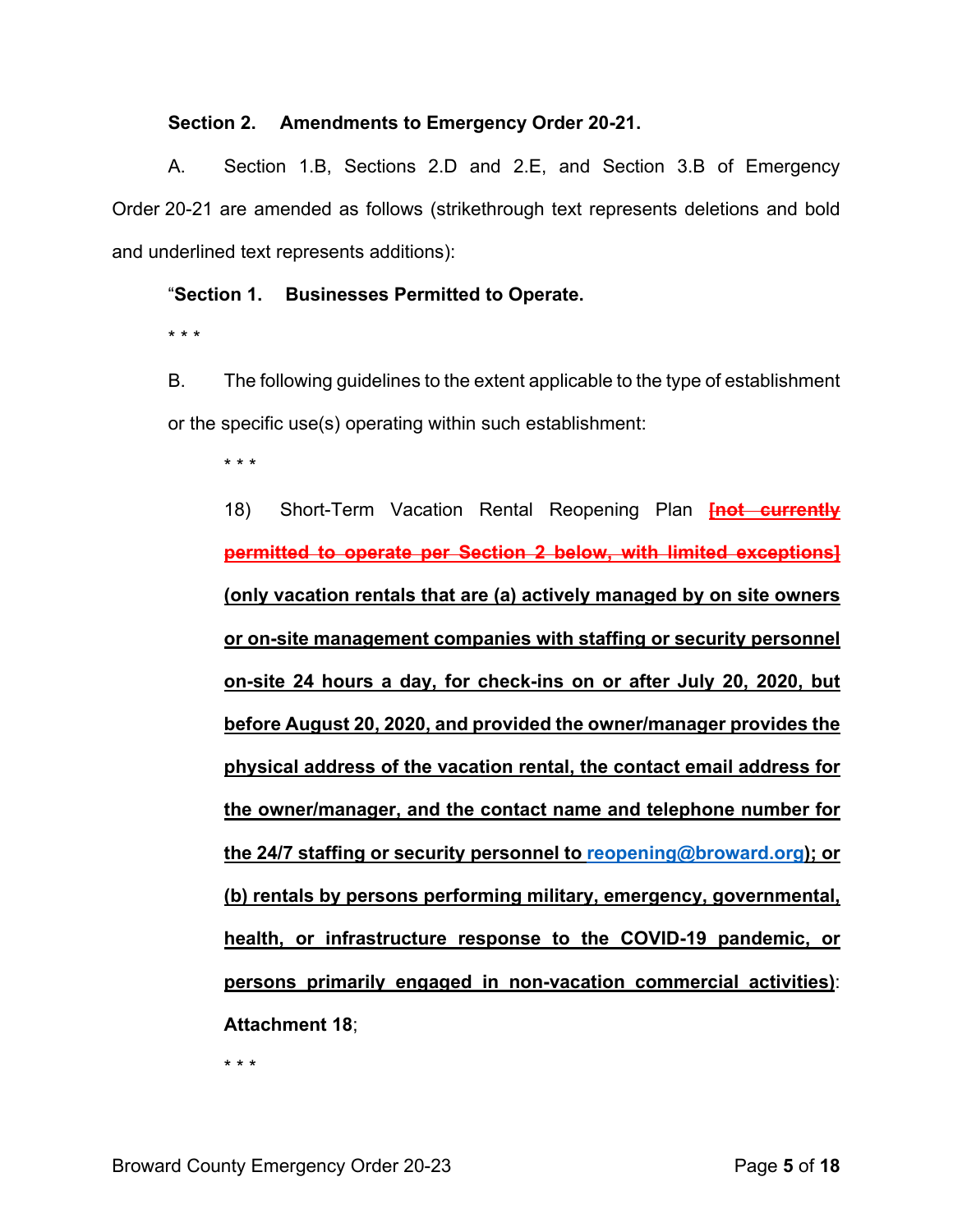**21) Outdoor Open-Air Special Events (outdoor open-air events that are not permitted to operate under an applicable Emergency Order or Attachment thereto or are not part of the regular day-to-day operations of the establishment): Only pursuant to a reopening or operating plan (which must include, without limitation, appropriate operational safeguards, attendance limits such as persons per square feet, sanitation procedures, facial covering requirements, and staffing/security) approved in writing by the Broward County Administrator.**

\* \* \*

**Section 2. Businesses and Establishments Not Permitted to Operate.** \* \* \*

D. **All h**Hot tubs**, steam rooms, saunas, and jacuzzis, unless located in or on a single-family residential lot, a single townhouse unit, or any part of a duplex lot**; and

E. Short-term vacation rentals that are not actively managed by on site owners or on-site management companies**,** with staffing or security **personnel** onsite 24 hours a day, for check-ins on or after July 20, 2020, but before August 20, 2020, except for rental by persons performing military, emergency, governmental, health, or infrastructure response to the COVID-19 pandemic, or persons primarily engaged in non-vacation commercial activities.

\* \* \*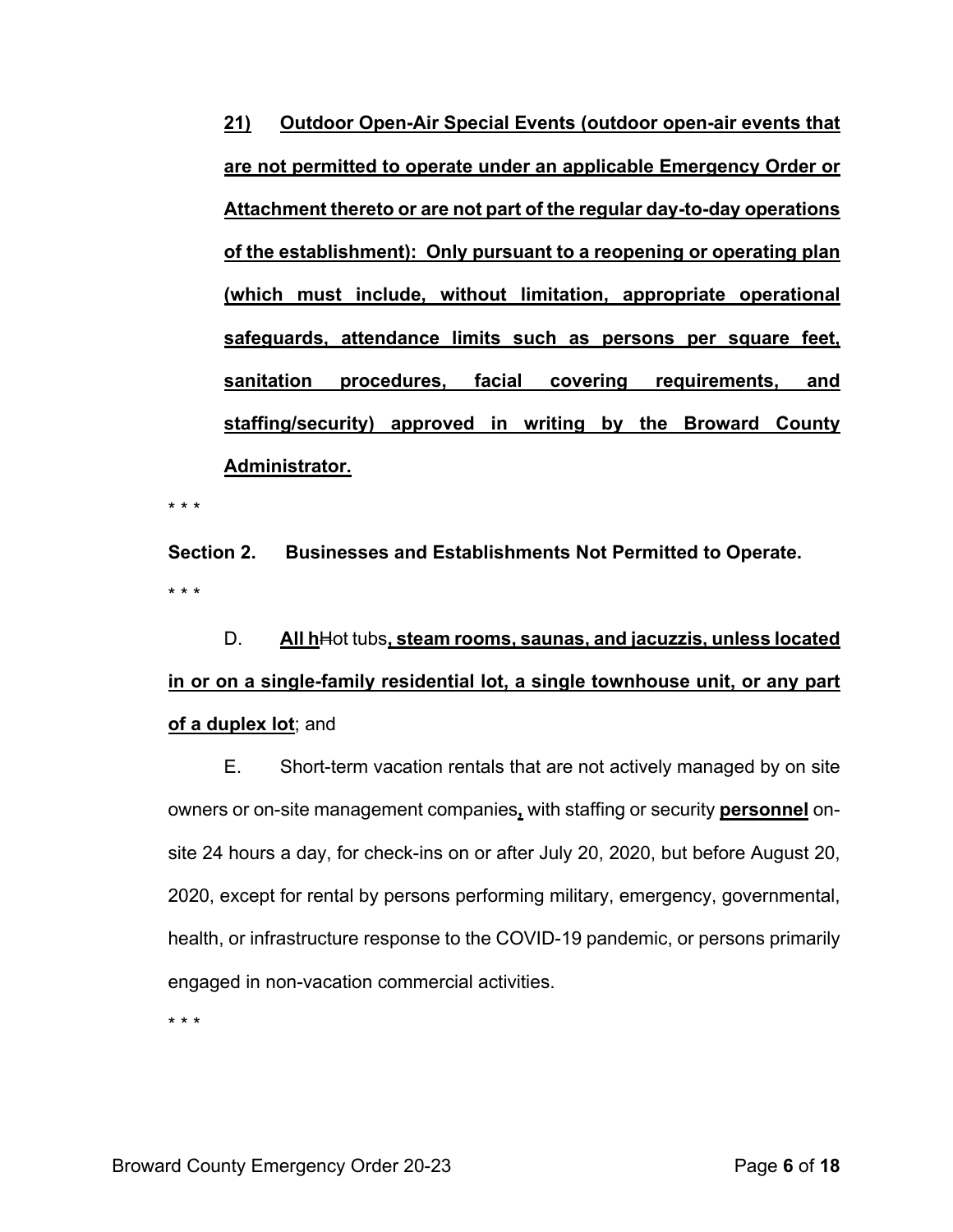## **Section 3. Facial Covering Requirements.**

\* \* \*

"B. Persons for whom Facial Coverings are Not Required. **To the greatest extent practicable, facial coverings are recommended to be worn at all times when near other persons who are not members of your household; however, t**The facial covering requirements of this Emergency Order do not apply to the following individuals under the conditions stated:

\* \* \*

2) Persons **while eating, drinking, or** receiving goods or services from a business or establishment **or at a private residence, but only** for the shortest practical period of time during which the receipt of such goods or services **such activity** precludes the wearing of a facial covering (such as eating, drinking, or **while** receiving a facial grooming);

\* \* \*

5) While actively engaging in strenuous physical activity or exercise that renders the wearing of a facial covering unsafe, including while swimming or otherwise in a pool, ocean, or other body of water, provided that social distancing of at least six feet (6') between persons not of the same household is maintained to the maximum extent practicable**; or when subject to an express facial covering exemption in an applicable Broward County Emergency Order or an Attachment thereto**; and

\* \* \*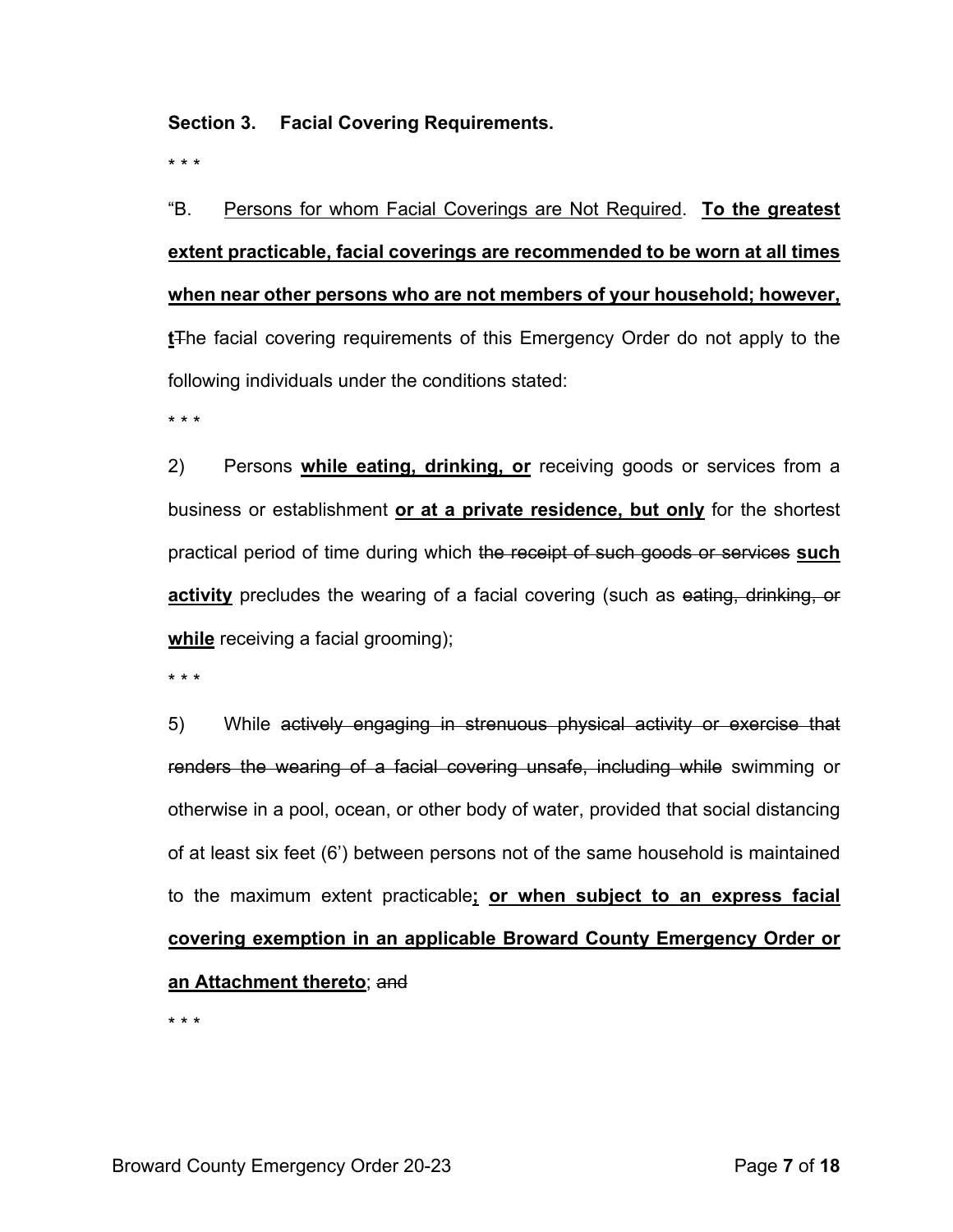**7) Residents while within the boundaries of their private residential property (indoors and/or outdoors); and guests or other persons at such residences when no more than four (4) guests or other persons not a part of the residential household are present (at all other times when the required social distancing cannot be maintained, unless another exception applies, facial coverings must be worn by all guests and other persons not a part of that household). Even when facial coverings are not required under this section, all persons are strongly encouraged to wear facial coverings when social distancing between persons of different households cannot be consistently maintained. Nothing in this exception modifies the private gathering limitations of Emergency Order 20-22, Section 3.A, as amended.**"

B. Attachment 2 to Broward County Emergency Order 20-21 is replaced in its entirety with Attachment 2 hereto to limit the size of a group or party at any table at a restaurant or food establishment to a maximum of six (6) persons total.

C. Attachment 15 to Broward County Emergency Order 20-21 is replaced in its entirety with Attachment 15 hereto to exempt certain environmental projects from the sunrise/sunset limitations for beach access.

### **Section 3. Required Signage by All Establishments.**

All establishments that conduct in-person transactions with the public, other than parks and beaches, must conspicuously post certain signage in compliance with this section. The signage requirements of this Emergency Order also apply to any mixed-use establishments that have a retail or food area within the establishment. This Section 3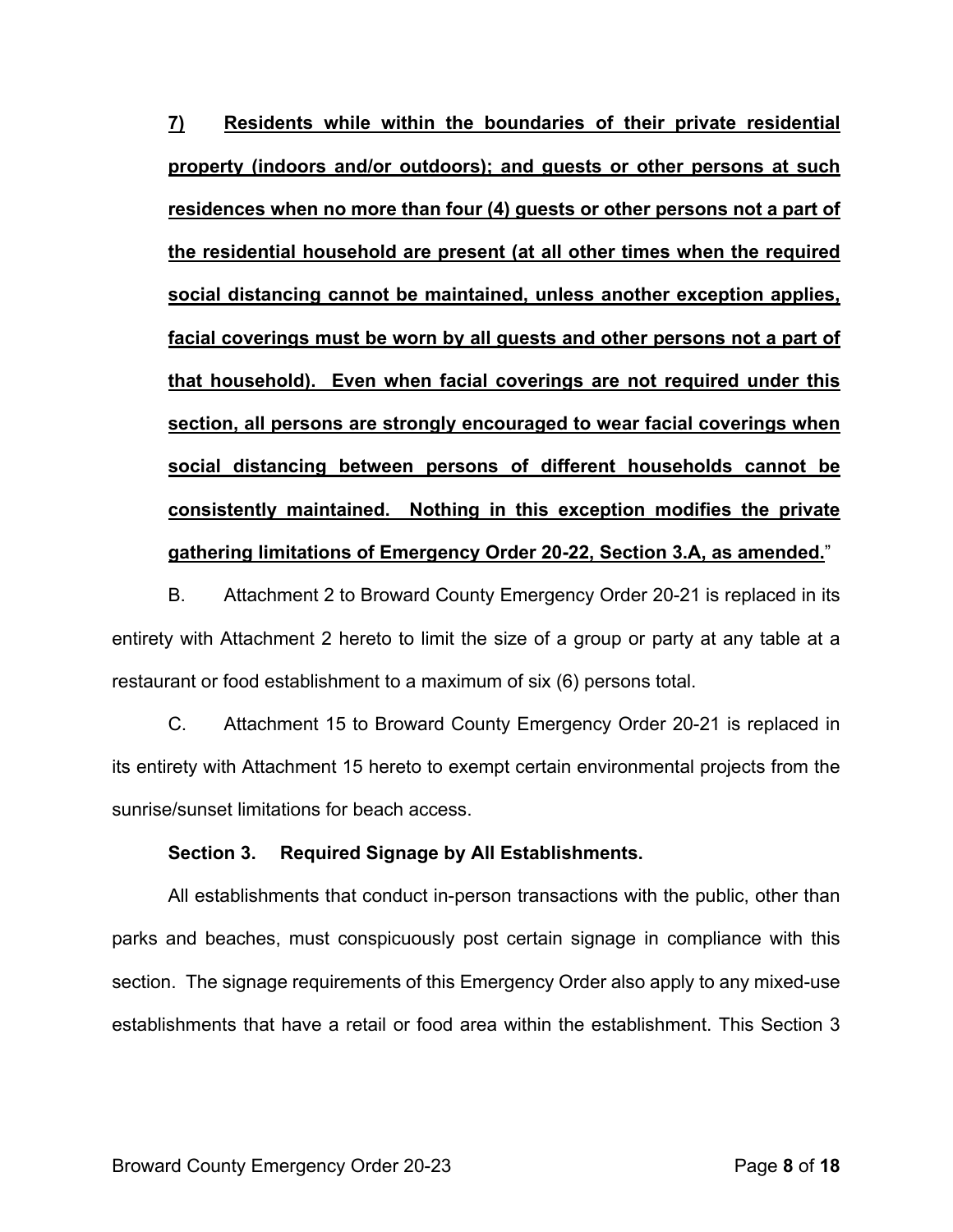replaces Section 1 of Broward County Emergency Order 20-17 in its entirety, and any reference to Emergency Order 20-17 shall be deemed to refer to this Section 3.

A. All signage required by this section are posted at must comply with the following guidelines:

> 1. Placed conspicuously for easy visibility throughout the establishment, including at **all** entry points (including entry between outdoor and indoor portions of the establishment);

2. At least 8.5" x 11" in size;

3. Printed in color (unless impracticable); and

4. Posted in at least English, Creole, and Spanish languages at the main entry point(s).

B. All restaurants and food establishments must post the signage designated

## "**Restaurants and Food Establishments Required Signage**."

C. All establishments that conduct in-person transactions with the public, other than parks, beaches, restaurants, and food establishments, must post the signage designated "**All Commercial Establishments Required Signage**."

D. All signage required by this section is available for high-resolution download at [www.broward.org/CoronaVirus/Pages/EmergencyOrders.aspx.](https://www.broward.org/CoronaVirus/Pages/EmergencyOrders.aspx)

# **Section 4. Applicability of Broward County Emergency Orders to Schools.**

Notwithstanding any other provision in any Emergency Order, this Section 4 sets forth the applicability of Broward County Emergency Orders to schools and other academic institutions operating in Broward County. As used herein, "schools" includes all entities defined in Section 1003.01(2), Florida Statutes, that operate in Broward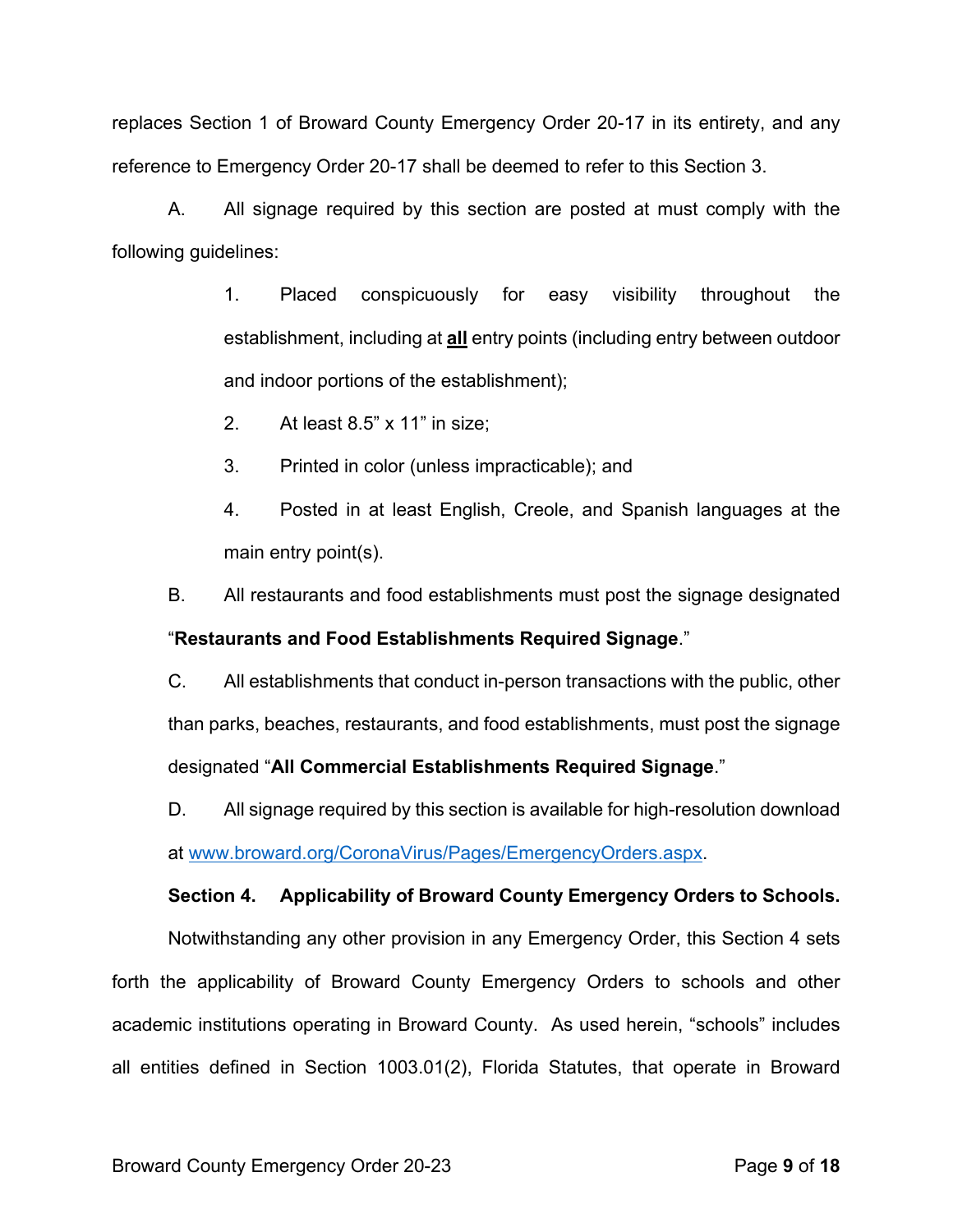County, whether operated by or under the jurisdiction of The School Board of Broward County or operated as private or religious institutions or home education programs, and all other academic institutions operating in Broward County, such as trade schools or those providing post-high school education, but excluding pre-K childcare facilities (which are considered establishments and therefore are subject to all applicable Broward County Emergency Orders).

A. Schools are Excluded from Definition of Establishments. Schools are not "establishments" as that term is used in Broward County Emergency Orders, and therefore are not subject to the requirements and guidelines imposed on establishments. In addition, while facial coverings are encouraged, schools are not required to comply with the facial covering or the gathering limitations of Broward County Emergency Orders, except as stated in Sections 4.B and 4.C below.

B. Private School Reopening Plans. All schools that are not operated by or under the jurisdiction of The School Board of Broward County, such as private or religious schools, are encouraged to develop and operate in accordance with a reopening plan that complies with CDC Guidelines.

C. Extra-Curricular and Non-Academic Activities. All extracurricular and/or non-academic activities of schools operating in Broward County must comply with the requirements of Attachment 16 (Youth Activities and Summer Camps) to Emergency Order 20-21, as amended, but not any other Attachment notwithstanding anything otherwise stated in Attachment 16 or any Emergency Order or Attachment thereto. This section applies to after-school activities of schools such as organized sports or clubs, but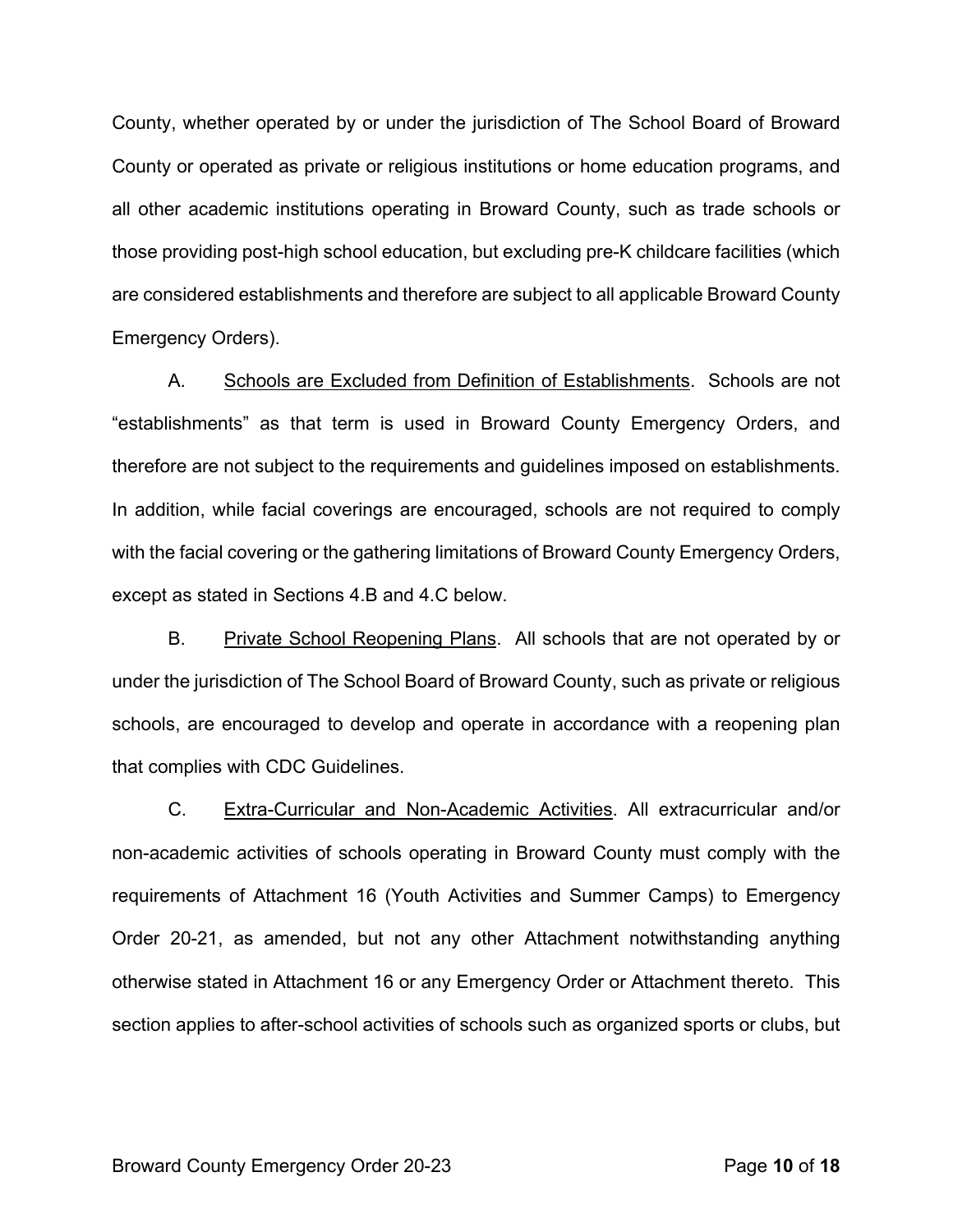does not apply to extracurricular courses, as defined by Section 1003.01(15), Florida Statutes, or disciplinary activities of schools.

#### **Section 5. Applicability; Severability.**

This Emergency Order supersedes and replaces any contrary provision in any prior Broward County Emergency Order. Except as superseded, all Broward County Emergency Orders remain in full force and effect. Terms defined in Emergency Order 20-21 shall retain the same meaning to the extent used herein. This Emergency Order and all Broward County Emergency Orders apply to all incorporated and unincorporated areas within Broward County, but have no application outside of Broward County.

The provisions of this Emergency Order shall serve as minimum standards, and municipalities within Broward County may establish more stringent standards within their jurisdictions, to the extent permitted by law. Any provision(s) within this Emergency Order that (i) conflict(s) with any state or federal law or constitutional provision, or (ii) conflict(s) with or are superseded by a current or subsequently-issued Executive Order of the Governor or the President of the United States solely to the extent such Executive Order (a) expressly preempts the substance of this Emergency Order or (b) imposes stricter closures than set forth herein, shall be deemed inapplicable and deemed to be severed from this Emergency Order, with the remainder of the Emergency Order remaining intact and in full force and effect. To the extent application of some or all of the provisions of this Emergency Order is prohibited on the sovereign land of a federally or state recognized sovereign Indian tribe, such application is expressly excluded from this Emergency Order.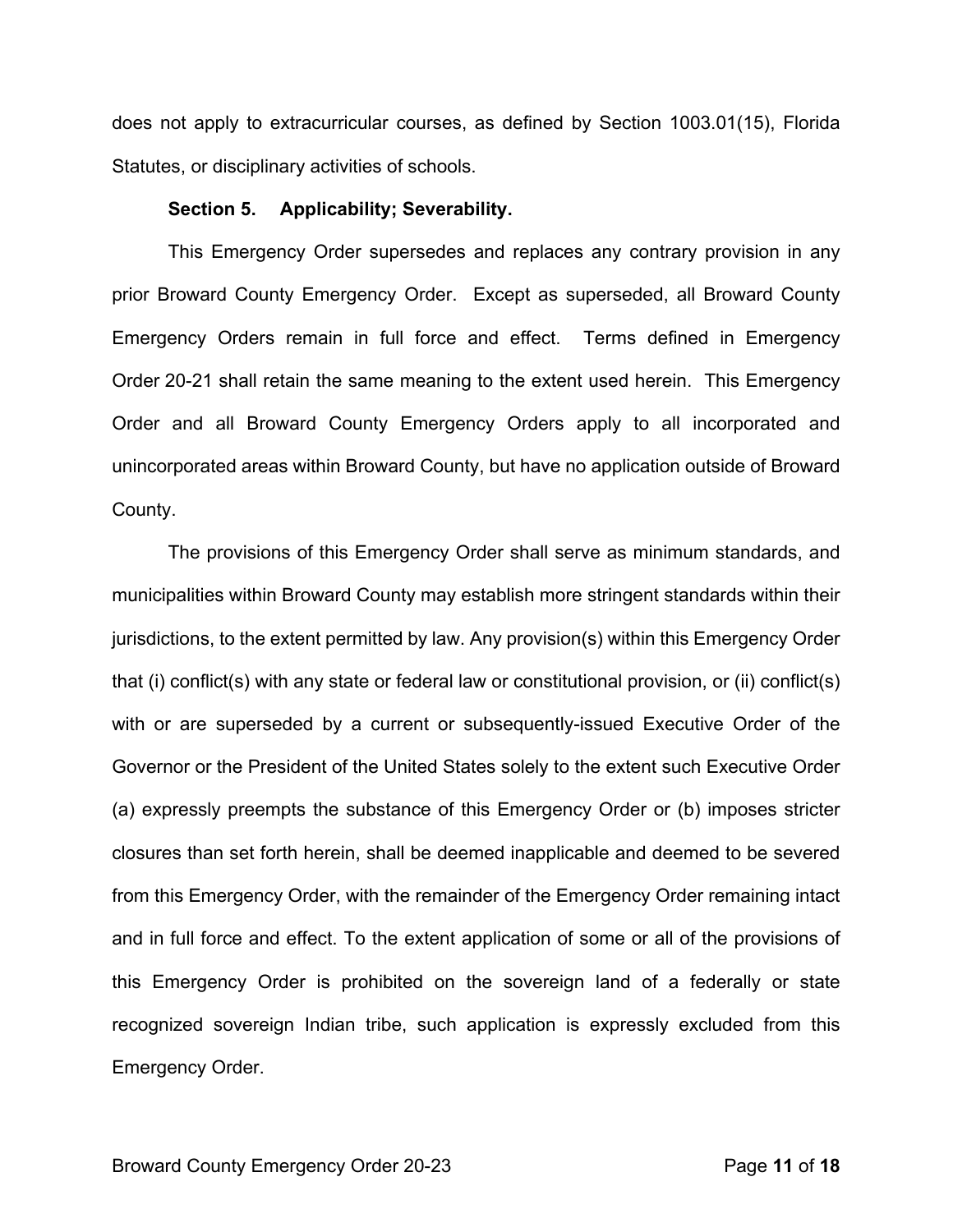## **Section 6. Effective Date; Duration.**

This order shall be effective immediately. This Emergency Order shall expire upon the expiration of the existing State of Local Emergency, as same may be extended by subsequent order or declaration, unless earlier terminated by subsequent Emergency Order.

BROWARD COUNTY, FLORIDA By: Bertha Henry, County Administrator

RECEIVED AND FILED in the Records, Taxes and Treasury Division on this  $\frac{\partial q^{th}}{\partial q^{th}}$  day of July, 2020, at */:0*<sup>2</sup> \_\_ a.m./p.m.

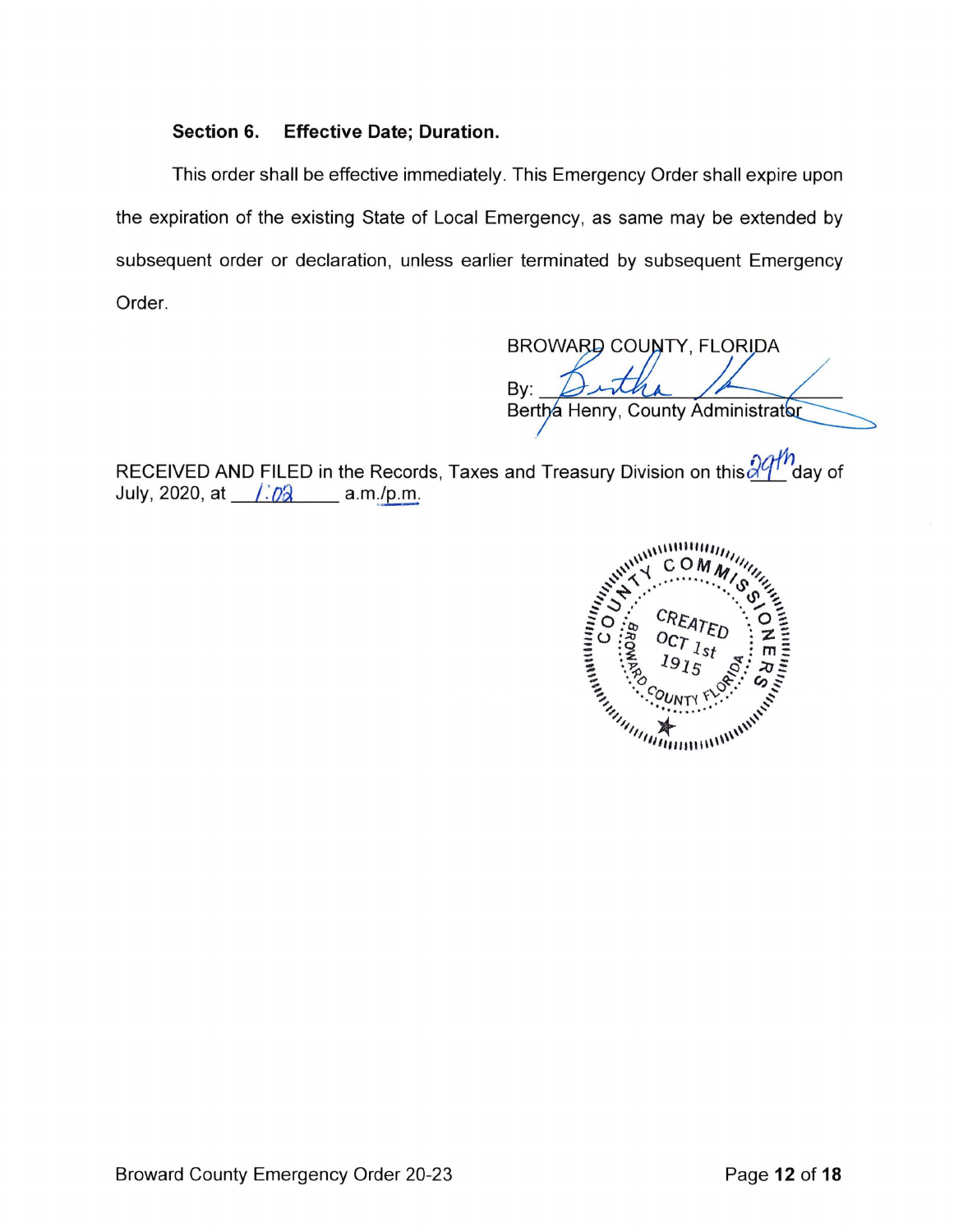# ATTACHMENT 2 RESTAURANTS AND FOOD ESTABLISHMENTS

Restaurants and food establishments are permitted to open provided all such operations (a) are consistent with the guidelines stated in Emergency Order 20-21, as amended, this Attachment 2, and all other applicable Emergency Orders; (b) comply with the CDC Guidelines, including the six foot (6') distancing requirement; and (c) comply with the capacity limitations stated in Section A.4 below.

Parties (as used herein, "parties" are all persons at any one table) must be limited to no more than six (6) persons total.

All tables and chairs, whether indoor or outdoor, must be at least six feet apart between parties (at their closest point). All bar counters must be closed to seating and service directly to patrons, and bar counters may be accessed only by staff. Patrons are prohibited from ordering food or beverage at the bar counter and are prohibited from congregating at the bar counters or elsewhere.

No more than ten (10) people may congregate at or near any restaurant or food establishment, including food trucks, at any time, and any person in line must maintain at least six feet (6') between persons not of the same household. If more than ten (10) persons are congregated around multiple food trucks, the food trucks must be separated by at least fifty (50) yards.

# **A. Operations Requirements.**

1. Establishments must conspicuously post the required signage in accordance with Emergency Order 20-17, as amended.

2. On-premises dining must be closed (including closed as to consumption of food and/or beverages by patrons) between the hours of 10 p.m. and 5 a.m. Establishment must restrict ordering and consumption of food or beverages by patrons for on-premises consumption to only while such patrons are seated at their assigned table. Ordering from a bar counter by a patron at any time and for any purpose is strictly prohibited. Nothing in this subsection limits or prohibits operations other than onpremises dining (for example, food preparation/cooking, facility cleaning, or delivery/takeout services) between the hours of 10 p.m. and 5 a.m.

3. Drive-through, curbside take out, or delivery service may continue in accordance with CDC Guidelines and all applicable Broward County Emergency Orders, provided that social distancing of at least six feet (6') between persons not of the same household is maintained at all times and the patron(s) obtaining the food or beverage(s) immediately leave the establishment upon receipt of the ordered items.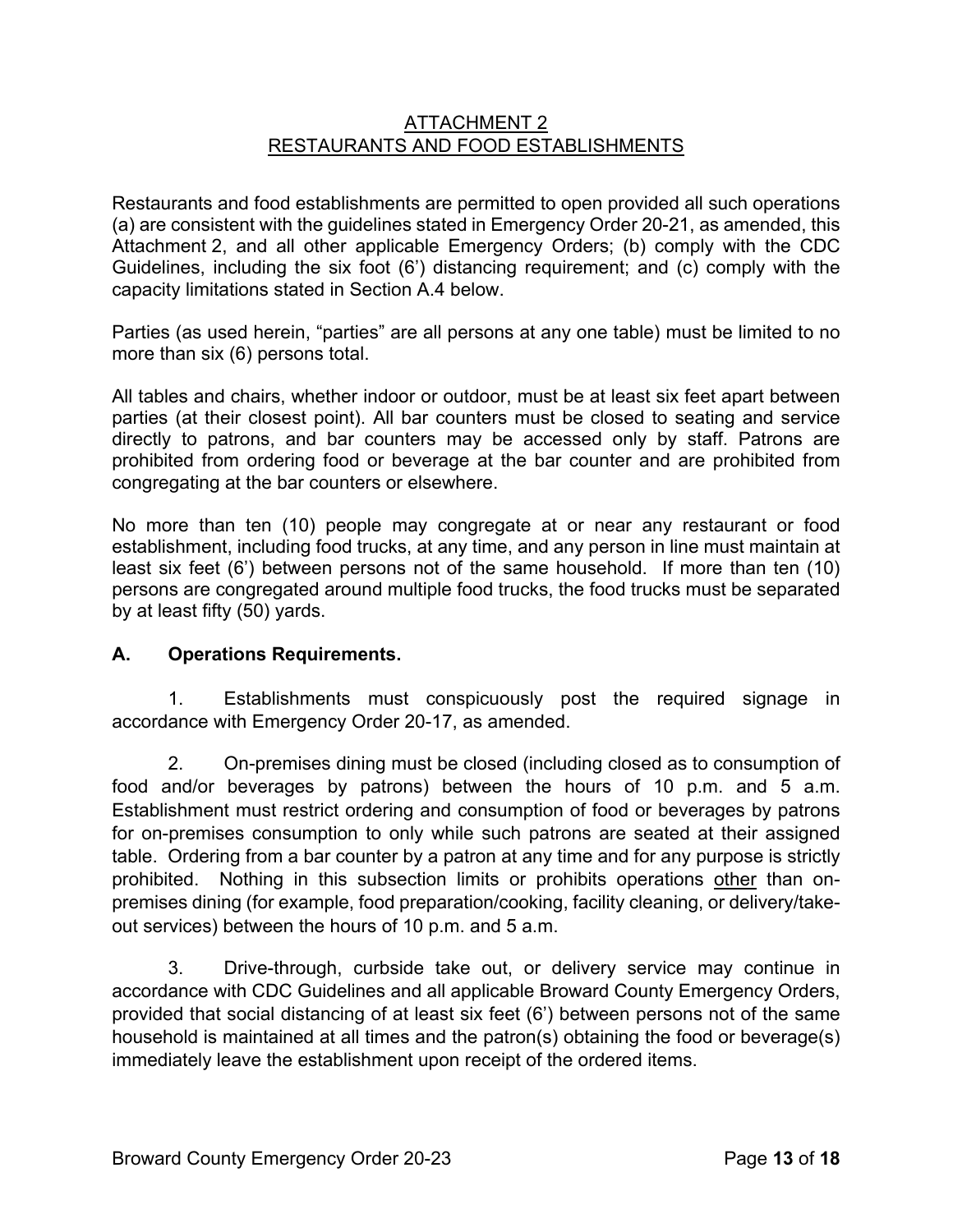4. Establishments must comply with the following capacity limitations: indoor seating areas must not exceed fifty percent (50%) of the maximum indoor seating capacity of the establishment; total indoor and outdoor seating (defined as areas with exclusively open-air customer seating) combined occupancy shall not exceed existing total maximum occupancy (100%) for the establishment. Outdoor seating areas shall be subject to any additional limitations imposed by the applicable municipality, and nothing in this Attachment 2 precludes any municipality from waiving or modifying municipal regulations regarding outdoor seating restrictions.

5. Ensure adequate supplies to support healthy hygiene practices for both employees and customers, including soap, hand sanitizer with at least 60 percent alcohol, and tissues, and make hand sanitizer readily available to guests. Signs on how to stop the spread of COVID-19, including signs on properly washing hands, everyday protective measures, facial coverings, and social distancing should be conspicuously posted.

6. To the extent possible, restaurants and food establishments shall provide single use disposable one-time menus, utilize chalkboard menus, digital menus that are sanitized after each use, other digital menu options available on a personal device, or other means to avoid customers sharing such items.

7. Whenever possible, use disposable (and when possible, biodegradable) food service items (utensils, dishes, etc.) and single serving seasonings and condiments to avoid customers sharing such items. If disposable items are not feasible, ensure that all non-disposable food service items are handled with gloves and are washed in between each customer usage with dish soap and hot water or in a dishwasher. Establishments must use packets or pre-rolled bags or wraps of utensils and eliminate table presets. Avoid using food and beverage implements brought in by customers.

8. Use touchless payment options whenever available. Ask customers and employees to exchange cash or card payments by placing on a receipt tray or on the counter rather than hand to hand. Sanitize any pens, counters, or hard surfaces between each use.

9. Ensure that ventilation systems operate properly to provide adequate air circulation in all parts of the facility and increase circulation of outdoor air as much as possible by opening windows and doors, using fans, or other methods.

10. Provide physical guides, such as tape on floors or sidewalks, to ensure that customers remain at least six feet apart when in lines. Ask customers to wait in their cars or away from the establishment while waiting for a table or to pick up food. If possible, alert patrons on their cellphone that their table or food is ready to avoid use of restaurant provided "buzzers." Post signs to inform customers of food pickup protocols.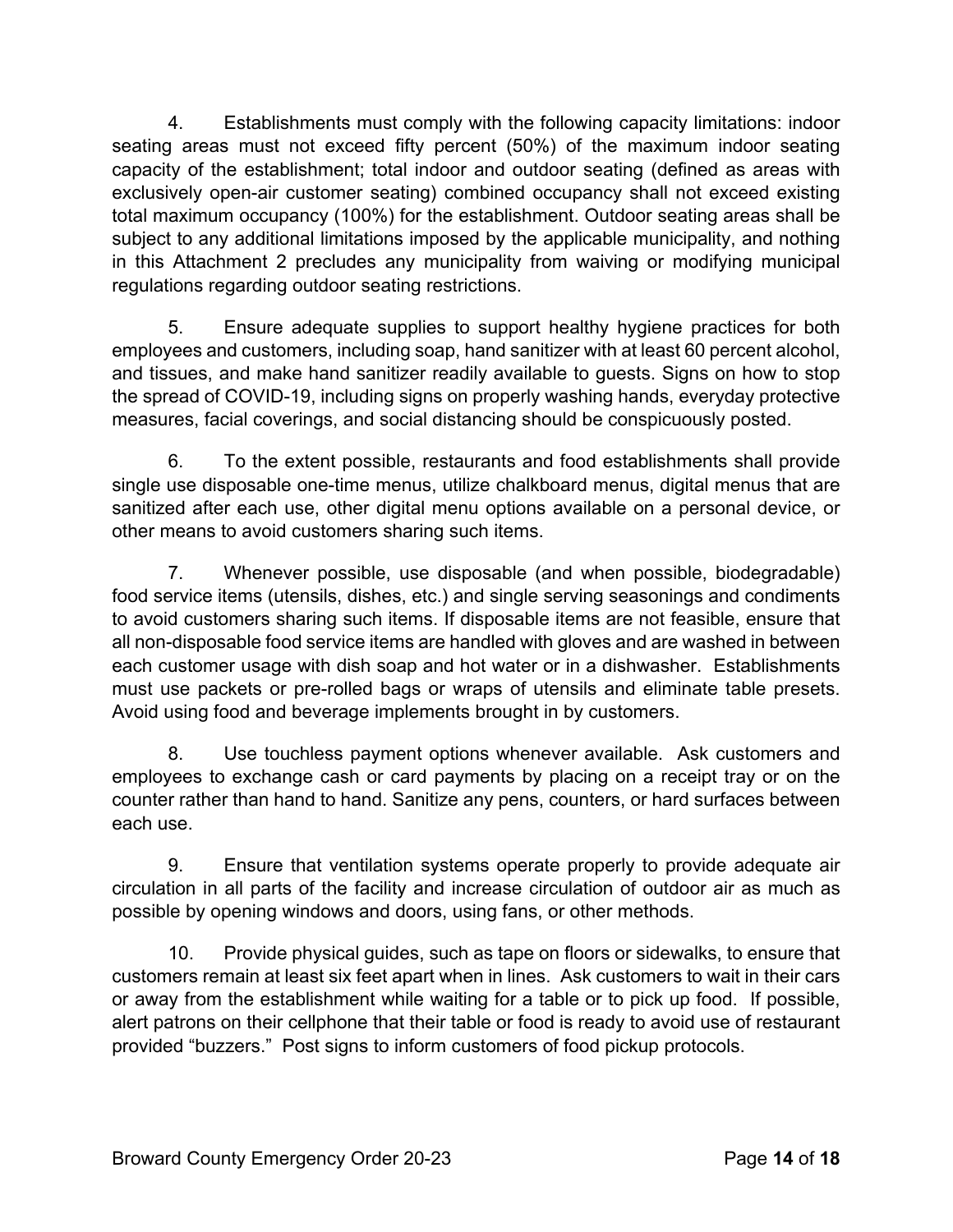11. Use placards or other easily visible means to identify tables closed due to social distancing and to identify tables that have been sanitized and are ready for the next use.

12. Restrict the number of employees in shared spaces, including kitchens, break rooms, and offices to maintain at least a six-foot distance between people if possible; employees must wear facial coverings. Where possible, stagger workstations instead of having employees standing opposite one another. If there is a break room, limit the number of employees simultaneously allowed inside.

13. Wherever possible, install physical barriers, such as sneeze guards and partitions, at cash registers, check-in stations, food pickup areas, and other areas where consistently maintaining physical distance of six feet is difficult.

14. Ensure that all suppliers and third-party delivery staff are aware of social distancing requirements.

15. Child or adult gaming and play spaces located in dining establishments shall remain closed.

16. Consider options for a reservations-only model or to have dine-in customers order ahead of time to limit the amount of time spent in the establishment.

17. Buffets and salad bars must remain closed. Self-service drink stations must provide single use tissues or wipes to use the equipment, and the stations must be washed and sanitized frequently. Remove cut fruit, unwrapped utensils, and unwrapped straws from drink stations.

18. Any rental of restaurant space for a private event must also comply with the function space limitations stated in Attachment 13, Section A.7.

# **B. Sanitation and Safety Requirements.**

1. Employers must enforce hand washing and use of facial coverings by employees in accordance with Broward County Emergency Order 20-21. This includes the requirement that all staff must wear facial coverings at all times. All employees handling, preparing, or serving food must wear facial coverings. Food preparers are also required to wear gloves while handling food.

2. Clean and disinfect frequently touched surfaces (for example, door handles, workstations, cash registers), and frequently shared objects (for example, payment terminals, tables, countertops/bars, receipt trays, pens, condiment holders, and any reused menus) between each use. Tables and other dining areas must be sanitized after each use. Host stations must be sanitized at least hourly. Use products that meet EPA's criteria for use against COVID-19 and that are appropriate for the surface.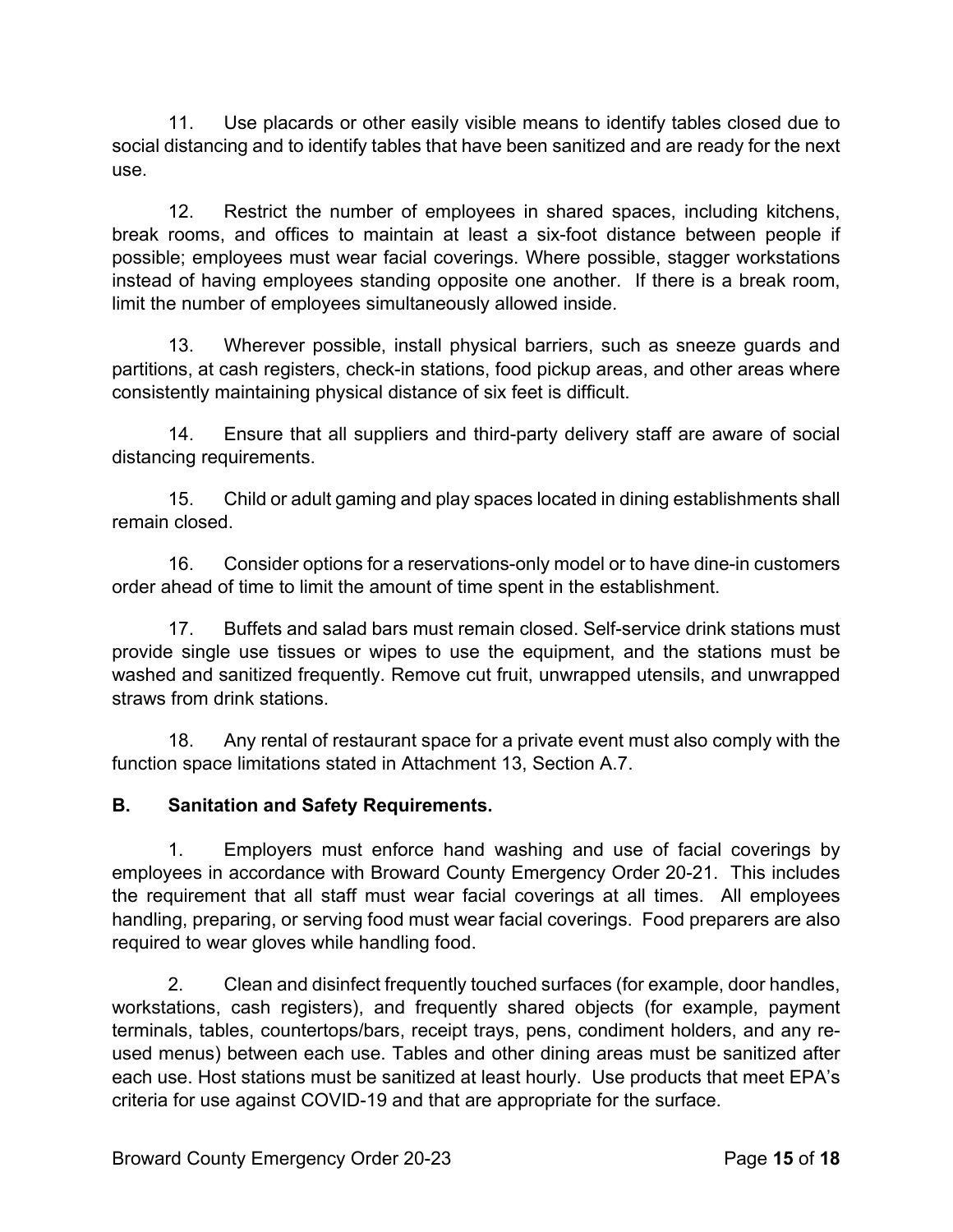3. Restrooms must be sanitized no less frequently than hourly.

4. Implement procedures to increase how often you clean and sanitize surfaces in the back-of-house (non-public areas of the establishment). Ensure that disinfectants used on food contact surfaces are appropriate and do not leave a toxic residue.

5. Train all employees in the above safety protocols, in addition to the importance of frequent handwashing, and give them clear instructions to avoid touching hands to face.

6. Conduct daily health checks (e.g., temperature and symptom screening) of employees in accordance with the Governor's EO 20-68 and in accordance with any applicable privacy laws and regulations. Remind employees to report any illness to their manager and have them verify that they have not had any COVID-19 symptoms each day prior to them coming to work.

7. Employees with symptoms of COVID-19 (fever, cough, or shortness of breath, among others) at work should immediately be sent home. Provide with or refer sick staff members to the CDC guidelines and advise them not to return until they have met the CDC's criteria to discontinue home isolation. Sick employees not exhibiting COVID-19 symptoms should also be immediately sent home and not be allowed to return until they are symptom-free.

8. Notify local health officials, staff, and customers (if possible) immediately of any confirmed case of COVID-19 while maintaining confidentiality as required by HIPAA, the Americans with Disabilities Act (ADA), or other applicable laws.

9. Deep clean the establishment at least once every twenty-four hours.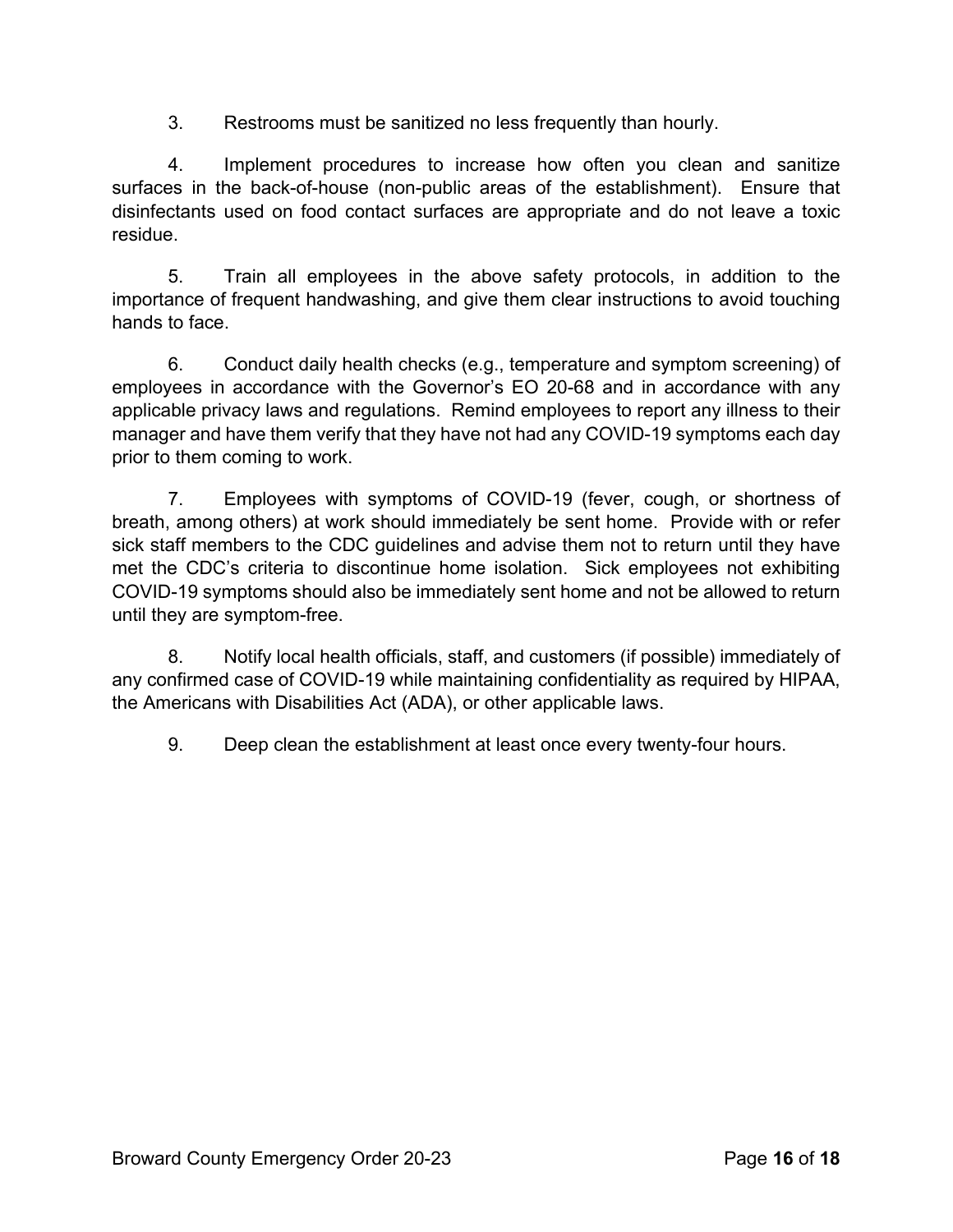## ATTACHMENT 15 BEACHES IN BROWARD COUNTY

Ocean activities (such as surfing, swimming, kayaking, paddle boarding, body surfing) and limited land based active recreation and exercise (such as walking, running, biking, and surf fishing) are permitted on beaches in Broward County. Picnicking, sunbathing, sitting, or lying on the beach, as well as the use of umbrellas, canopies, chairs, loungers, and coolers, are also permitted.

# **A. Beach Restrictions.**

1. Beach hours shall be limited to between sunrise and sunset, except for environmental activities pursuant to a permit issued by the Florida Fish and Wildlife Commission and those persons performing such activities to the extent beach/water access is required to perform the work.

2. Facial coverings must be worn when social distancing of 6 feet between persons (other than members of the same household or group) cannot be maintained, including, not limited to, when using elevators to access the beach, using restrooms, and when visiting beach concessions.

3. All persons must have a facial covering available and ready to use at all times; persons must be able to show their facial coverings upon request by local authority.

4. Disposable facial coverings and other disposable personal protective equipment such as gloves must be discarded properly; littering of facial coverings or other personal protective equipment is prohibited.

5. The use of facial coverings is not required when engaged in active recreation or exercise, or when in the water. Facial coverings should not be used by children under two (2) years old.

6. No group gatherings or events of more than ten (10) individuals.

7. No group or organized sports including, but not limited to, volleyball, soccer, or football.

8. Individuals must maintain at least 6 feet of physical distance between persons at all times (other than members of the same household or group), including when in the water.

9. Buildings (other than restrooms) or designated areas for social gathering (such as changing rooms, picnic pavilions, playgrounds, exercise equipment areas, etc.) must remain closed.